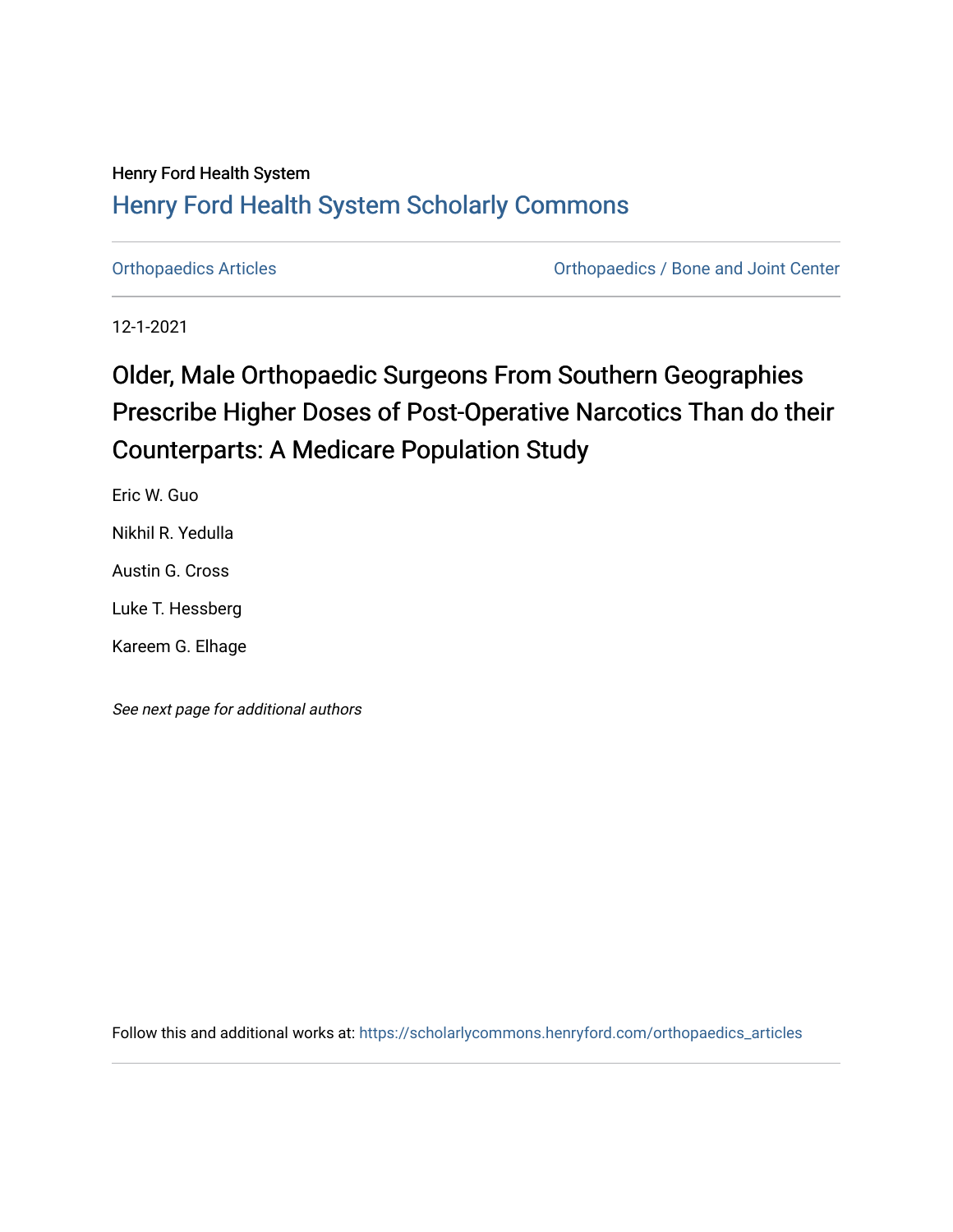### Authors

Eric W. Guo, Nikhil R. Yedulla, Austin G. Cross, Luke T. Hessberg, Kareem G. Elhage, Dylan S. Koolmees, and Eric C. Makhni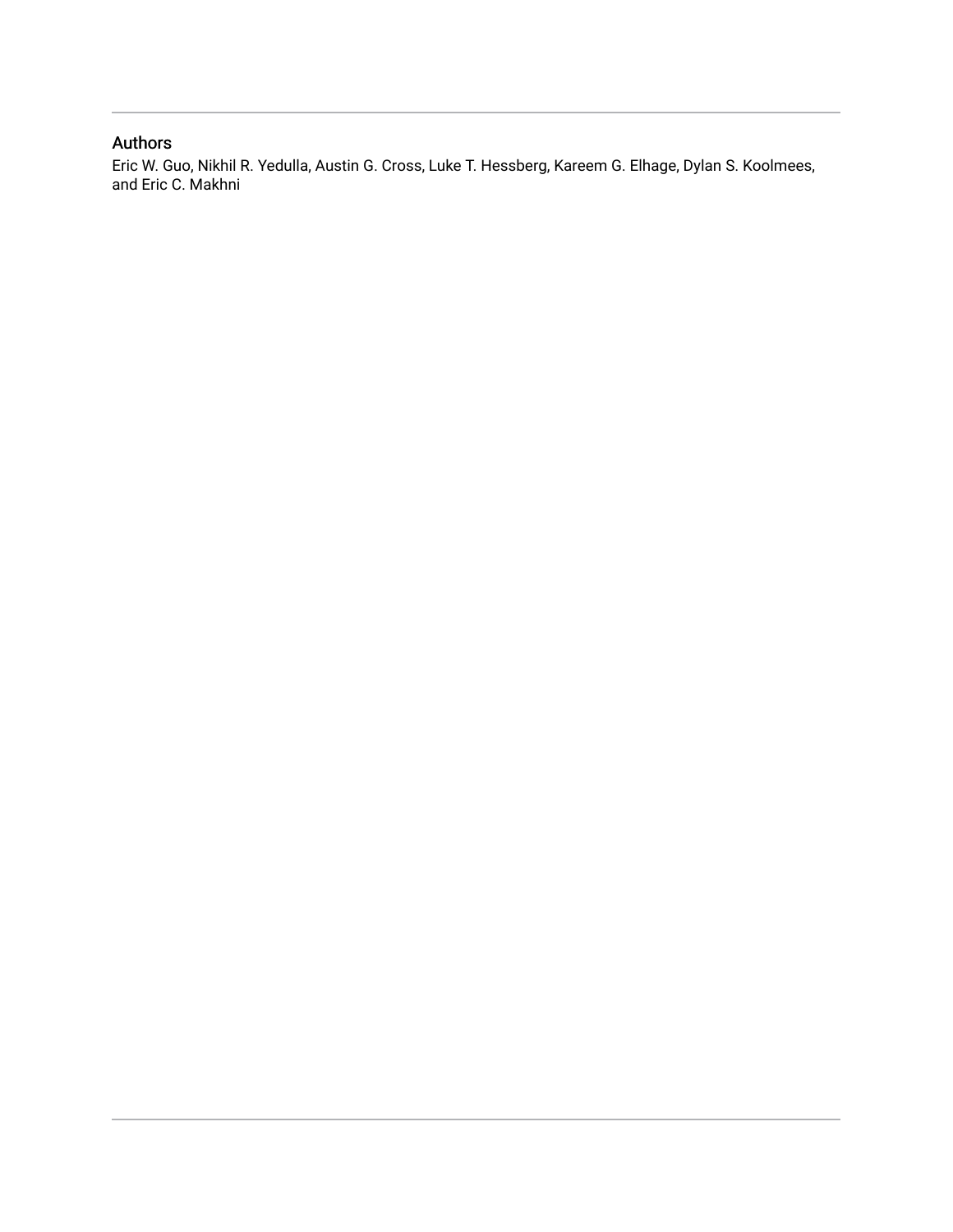## Older, Male Orthopaedic Surgeons From Southern Geographies Prescribe Higher Doses of Post-Operative Narcotics Than do their Counterparts: A Medicare Population Study



Eric W. Guo, B.S., Nikhil R. Yedulla, B.S., Austin G. Cross, B.S., Luke T. Hessburg, B.S., Kareem G. Elhage, B.S., Dylan S. Koolmees, B.S., and Eric C. Makhni, M.D., M.B.A.

Purpose: We wanted to evaluate opioid prescribing patterns among orthopaedic surgeons and to identify demographics that may be associated with more extensive opioid prescribing habits that could be candidates for targeted education policies. Methods: Medicare Part D prescriber and prescription information for the most recent available year, 2017, was accessed via a publicly available database offered by the Centers for Medicare and Medicaid. Number of total prescriptions, number of opioid prescriptions, and the total days' supply of opioids prescribed were analyzed for each of 19,219 orthopaedic surgeons. Demographics and board certification status were also recorded. Results: Orthopaedic surgeons who wrote the most opioid prescriptions (>400 per year) also wrote the longest prescription durations (14.1 days/prescription,  $P < .05$  for all comparisons). Surgeons with more than 30 years of experience wrote the longest prescriptions (11.8 days/ prescription;  $P < .001$ ). Male surgeons wrote more opioid prescriptions than female surgeons (151 vs 95, respectively;  $P < .001$ ). However, female surgeons wrote longer prescriptions than male surgeons (7.5 days/prescription vs 6.1 days/ prescription, respectively;  $P = .01$ ). Surgeons from southern states wrote the most opioid prescriptions (1,386,897) and the longest prescriptions, with an average of 13.0 days per prescription, whereas western states wrote the shortest prescriptions at 10.4 days per prescription ( $P = .004$ ). **Conclusion:** There are demographic correlations between orthopaedic surgeons and opioid prescribing patterns. In particular, male, older southern surgeons prescribe the highest volumes of opioids. This provides an opportunity for targeted education versus overarching, general policies. Potential directions for future investigation can focus on assessing recent trends in opioid prescriptions among orthopaedic providers. Level of Evidence: Level III, retrospective cohort study.

 $\mathbf{W}^{\text{e}}$  are in the midst of an opioid crisis that is unique to the United States, forcing physicians to reevaluate how they manage pain. $1-5$  The Centers for Disease Control and Prevention estimate that the

 2021 Published by Elsevier Inc. on behalf of the Arthroscopy Association of North America. This is an open access article under the CC BY-NC-ND license (<http://creativecommons.org/licenses/by-nc-nd/4.0/>).

2666-061X/201730

<https://doi.org/10.1016/j.asmr.2021.06.013>

number of overdose deaths involving opioids is 6 times higher than it was 20 years ago. $6$  On average, 130 Americans die every day from an opioid-related overdose.[7](#page-7-2) Health care providers have come under scrutiny as recent studies have described a trend of over-prescription that could be driving this epidemic.<sup>[4](#page-7-3)[,8-11](#page-7-4)</sup>

A big driver of opioid prescriptions is through peri-operative and postoperative analgesia control.<sup>[12](#page-7-5)</sup> Additionally, opioid medications play a significant role in the care of patients experiencing chronic pain and the postoperative management of those undergoing major surgeries. $13-16$  Although opioids can be instrumental in managing postoperative pain, they can also lead to dependence and corresponding adverse events in affected patients. Because of their high opioid prescription rates, orthopaedic surgeons represent a key demographic that could help alleviate the opioid burden. Orthopaedic surgeons could account for as much as 7.7% of all opioid prescriptions in the United

From the Department of Orthopaedic Surgery, Henry Ford Hospital, Detroit, Michigan, U.S.A.

The authors report the following potential conflicts of interest or sources of funding: E.C.M. reports other from Smith  $\Theta$  Nephew and Springer. Full ICMJE author disclosure forms are available for this article online, as supplementary material.

Received October 18, 2020; accepted June 29, 2021.

Address correspondence to Eric C. Makhni, M.D., M.B.A., Henry Ford Health System, Department of Orthopaedic Surgery, 2799 W. Grand Blvd, Detroit, MI 48202, U.S.A. E-mail: [ericmakhnimd@gmail.com](mailto:ericmakhnimd@gmail.com)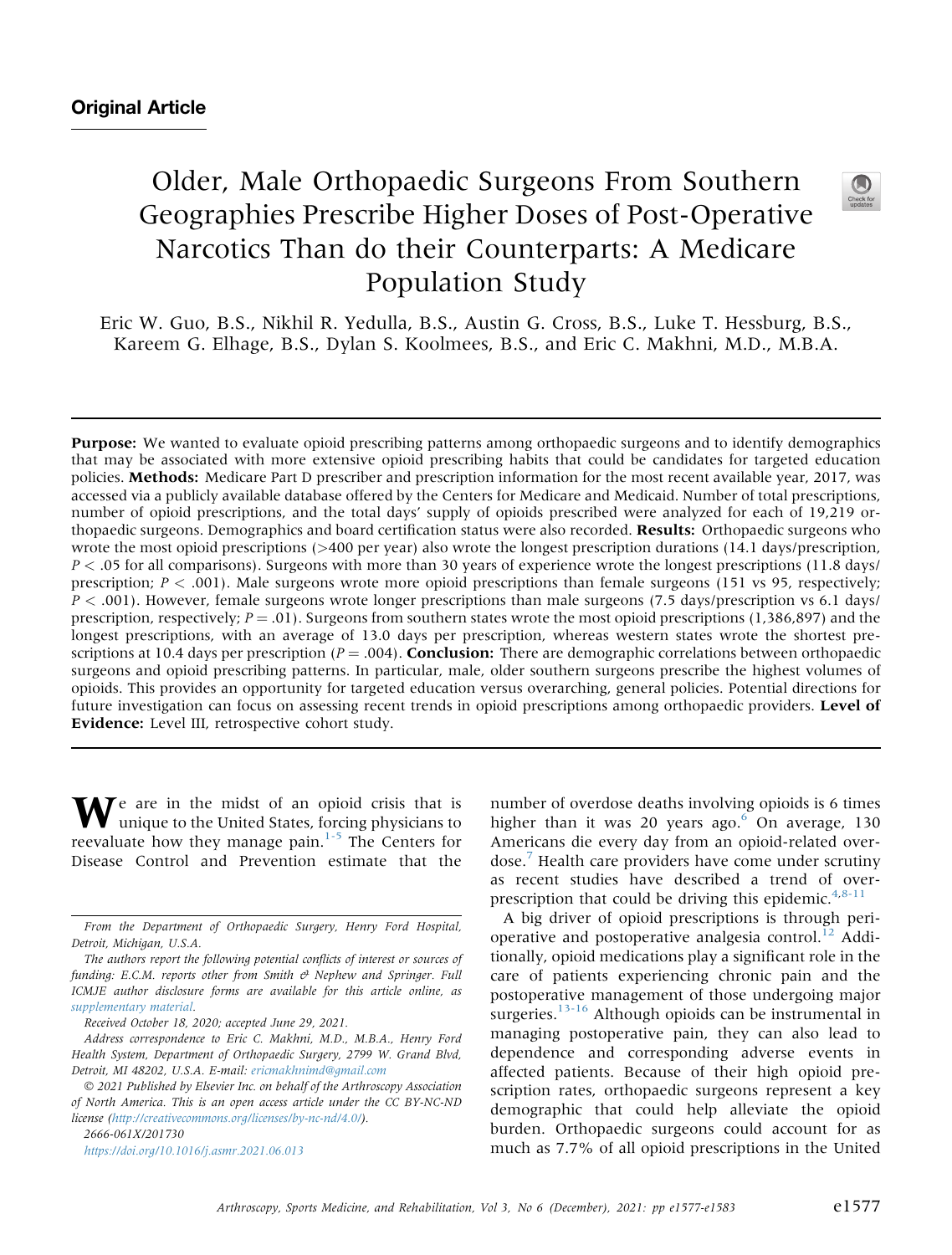States, ranking as the third highest prescribers despite constituting only 2% of the country's physicians.<sup>[1](#page-7-0)[,12,](#page-7-5)[17](#page-7-7)</sup> Orthopaedic surgeons, like all health care providers, face a challenging dilemma because they need to balance adequate pain management with appropriate opioid stewardship.

There is a need for more targeted research involving prescribing tendencies of individualized surgeons. The majority of opioid-prescribing guidelines in orthopaedics have been broad, overarching policies directed at the specialty as a whole. Identifying these high-volume cohorts could provide valuable insight into solutions for reducing the opioid burden. For example, major orthopaedics organizations can develop educational resources such as conference workshops or continuing medical educational courses that better inform orthopaedic surgeons on strategies to address opioid over prescription in the clinic.

This study uses a large publicly available database from the Centers for Medicare and Medicaid (CMS) that contains prescription drug information on physicians treating the Medicare population. The purposes of this study were to evaluate opioid prescribing patterns among orthopaedic surgeons and to identify demographics that may be associated with more extensive opioid prescribing habits that could be candidates for targeted education policies. The authors hypothesized that surgeon gender and geographical location have no impact on opioid prescribing patterns, but older surgeons are more likely to prescribe in higher volumes.

#### Methods

Medicare Part D prescriber and prescription information was accessed via a publicly available database offered by CMS. Data for the most recent year available, 2017, was accessed by the authors. The database was filtered to include all orthopaedic surgeons who made claims for prescription medication to Medicare Part D. The initial data set included 1 entry for each medication prescribed by each provider, for a total of 120,607 entries from 19,219 orthopaedic surgeons. The authors then filtered and examined the data set to record number of total prescriptions, number of opioid prescriptions, and number of total days' supply of opioids

prescribed by each orthopaedic surgeon. Days per prescription length was calculated by dividing the total number of days' supply by total number of prescriptions of the respective medicine. Prescription rate was calculated by dividing total number of opioid prescriptions by total number of prescriptions written per each provider or per region (i.e., 50 opioid prescriptions divided by 100 total prescriptions written would be an opioid prescription rate of 50%). CMS does not publicize individual medication prescription information if a provider writes 10 or less of that specific drug per year. Thus only medications for which a provider wrote 10 or more prescriptions for in 2017 were used in our analysis. According to the 2017 CMS methodology, 95 unique medications were considered to be opioids and resultantly evaluated as such.<sup>[18](#page-7-8)</sup>

Demographic data was also collected. Location of practice was reported in the aforementioned database. Prescriber region was separated into Northeast, Midwest, South, and West as designated by the United States Census Bureau.<sup>19</sup> Gender was determined by name or by searching for online profiles. The authors queried the American Board of Orthopaedic Surgery website $^{20}$  $^{20}$  $^{20}$  to determine board certification status and date of certification. The date of initial board certification was subtracted from the current date to calculate years of experience.

Independent samples t-tests and analysis of variance were used to compare continuous variables between groups. Pairwise comparisons were carried out on variables that were significant overall between groups. This included comparisons between years of experience, comparisons by average number of opioid prescriptions written per year, and comparisons between regions and between genders. Categorical variables were compared using  $\chi^2$  tests. Statistical significance was set at  $P < .05$ . All analyses were preformed using SPSS Version 25 (IBM, Armonk, NY)

#### **Results**

In 2017, 19,219 orthopaedic surgeons wrote a total of 5,717,089 prescriptions, of which 2,648,946 were for opioids (46.3%). These prescriptions accounted for a 33,470,791-days' supply of opioids. Of these 19,219

<span id="page-3-0"></span>Table 1. Most Prescribed Opioids

| Opioid                     | Total Days' Supply | Total No. of Prescriptions | % Of Total |
|----------------------------|--------------------|----------------------------|------------|
| Hydrocodone/acetaminophen  | 13,407,669         | 1,079,547                  | 40.1       |
| Tramadol                   | 8,077,747          | 585,215                    | 24.1       |
| Oxycodone/acetaminophen    | 6,351,661          | 558,809                    | 19.0       |
| Oxycodone                  | 3,178,710          | 241,231                    | 9.5        |
| Acetaminophen with codeine | 1,186,679          | 109.717                    | 3.5        |
| Morphine sulfate           | 453.819            | 19.973                     | 1.4        |
| Other <sup>®</sup>         | 814,233            | 54.454                     | 2.3        |

\*Other opioids include buprenorphine, butorphanol, and methadone.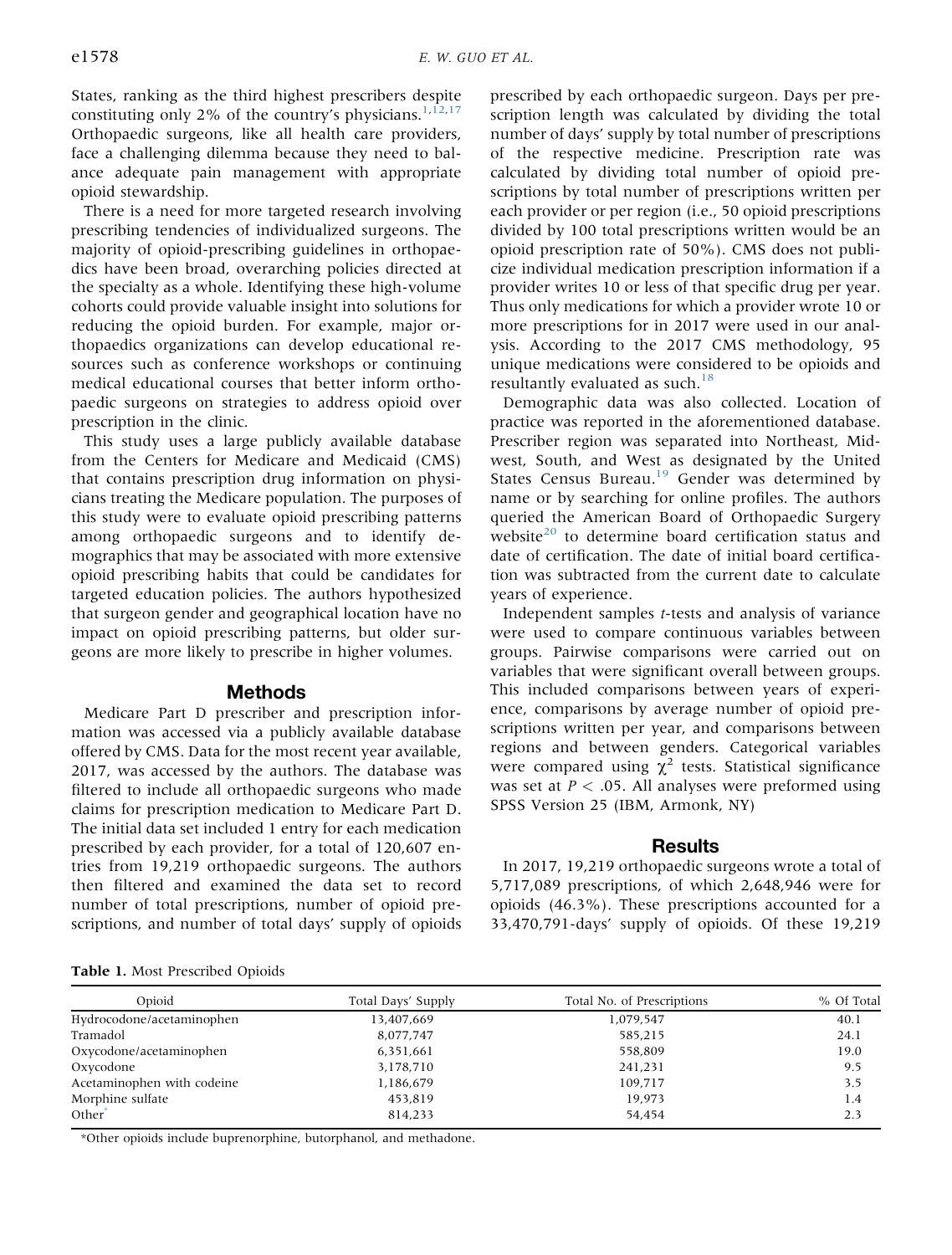| Average No. of Opioid Prescriptions | No. of Orthopaedic Surgeons | Days per Prescription | Years of Experience, Mean |
|-------------------------------------|-----------------------------|-----------------------|---------------------------|
| $0 - 10$                            | 1526                        |                       | 20.5                      |
| 11-100                              | 9338                        | 9.7                   | 17.4                      |
| 101-200                             | 4402                        | 10.4                  | 18.2                      |
| 201-300                             | 1925                        | 11.1                  | 18.6                      |
| 301-400                             | 857                         | 11.8                  | 20.1                      |
| >400                                | 171                         | 14.1                  | 20.5                      |

<span id="page-4-0"></span>Table 2. Opioid Prescription Patterns by Average Number Of Prescriptions Written

orthopaedic surgeons, 16,146 were board certified (84%). Average years of experience was 18.4. In total, 18,440 were men (96%), and 779 were women (4%). Of the 2,648,946 opioid prescriptions, the majority were written for hydrocodone/acetaminophen, tramadol HCL, and oxycodone HCL/acetaminophen. Hydrocodone/acetaminophen was the most prescribed opioid with 1,079,547 prescriptions written (40% of all opioid prescriptions). Tramadol HCL was the next-most prescribed opioid with 585,215 prescriptions written (24%), followed by oxycodone HCL/acetaminophen with 558,809 prescriptions (20%) ([Table 1](#page-3-0)).

Nearly half of all orthopaedic surgeons wrote between 11 to 100 opioid prescriptions (49%) in 2017. Those who wrote the most opioid prescriptions (>400 per year) also wrote the longest prescriptions compared to the other groups (14.1 days/prescription;  $P < .05$  for all comparisons). Orthopaedic surgeons who wrote between 11 to 100 prescriptions wrote the shortest length prescriptions (9.7 days/prescription) [\(Table 2](#page-4-0)).

Orthopaedic surgeons with more than 30 years of experience wrote the longest prescriptions (11.8 days/ prescription;  $P$  values  $\langle .001 \rangle$  compared to the other groups with less years of experience. The groups with 11 to 20 and 21 to 30 years of experience had the highest proportion of prescriptions of more than 400 prescriptions per year (6.9% and 7.6%, respectively). These groups also had the lowest proportion of orthopaedic surgeons prescribing fewer than 11 prescriptions per year (5.7% and 7.2%, respectively) ([Table 3](#page-4-1)).

On average, men wrote more opioid prescriptions than women in 2017 (151 vs 95, respectively;  $P < .001$ ). However, female surgeons wrote longer prescriptions than male surgeons (7.5 days/prescription vs 6.1 days/prescription, respectively;  $P = .01$ ). In total, 1170 providers prescribed more than 400 opioid prescriptions, whereas 1535 prescribed less than 11. Overall, 6.8% of male prescribers prescribed at the upper extreme  $(>400)$ , compared to 2.4% of female prescribers ( $P < .001$ ), and 7.7% of male orthopaedic surgeons prescribed fewer than 11 prescriptions per year, compared to 14.6% of female orthopaedic surgeons  $(P=.02)$  ([Table 3\)](#page-4-1).

The South wrote the majority of opioid prescriptions (1,386,897) whereas the Northeast wrote the fewest (284,924). The West region had the highest rate of opioid prescription, whereas the Northeast had the lowest rate of opioid prescription (52% vs 41%, respectively;  $P = .001$ ). Alaska had the highest rate of opioid prescriptions whereas New York had the lowest rate of opioid prescription (63.8% vs 30.5%;  $P = .001$ ). The South wrote the longest prescriptions, with an average of 13.0 days per prescription, whereas the West wrote the shortest prescriptions at 10.4 days per prescription  $(P = .004)$  ([Fig 1;](#page-5-0) [Table 4](#page-5-1))

|                     | Number | $\langle 11$ Prescriptions | $>400$ Prescriptions | Mean No. of<br>Prescriptions | Days per<br>Prescription | Opioid<br>Prescription Rate |
|---------------------|--------|----------------------------|----------------------|------------------------------|--------------------------|-----------------------------|
| Years of experience |        |                            |                      |                              |                          |                             |
| $0-10$ yrs          | 4987   | 7.9%                       | $3.7\%$              | 119.6                        | 10.1                     | 59.1%                       |
| $11-20$ yrs         | 4385   | 5.7%                       | $6.9\%$              | 156.3                        | 10.1                     | 57.3%                       |
| $21-30$ yrs         | 4161   | $7.2\%$                    | $7.6\%$              | 163.9                        | 10.4                     | 54.8%                       |
| $>30$ yrs           | 2613   | 12.9%                      | $6.1\%$              | 156.1                        | 11.8                     | 52.8%                       |
| Not board certified | 3073   | 8.3%                       | $6.7\%$              | 149.7                        | 10.5                     | 56.9%                       |
| <b>Sex</b>          |        |                            |                      |                              |                          |                             |
| Male                | 18440  | $7.7\%$                    | $6.2\%$              | 151.8                        | 6.1                      |                             |
| Female              | 779    | 14.6%                      | $2.0\%$              | 95.6                         | 7.4                      |                             |

<span id="page-4-1"></span>Table 3. Opioid Prescription Patterns by Years of Experience and Sex

\*Denotes percentage of providers in each group writing less than 11 or more than 400 prescriptions.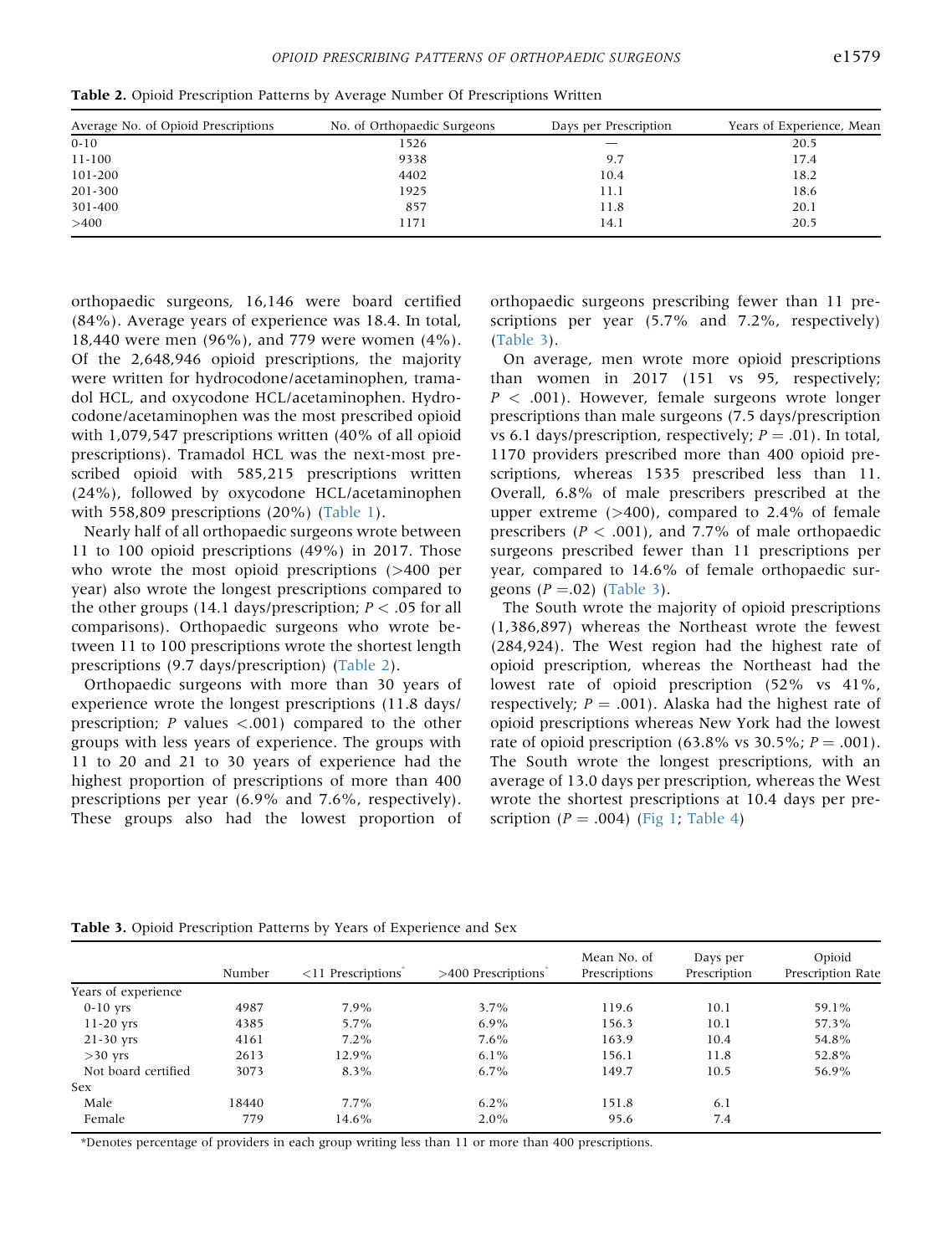<span id="page-5-0"></span>

Fig 1. Opioid prescription rate by state. The opioid prescription rate percentage is designated by varying levels of shading as denoted by the key. Alaska had the highest opioid prescription rate (63.8%), whereas New York had the lowest prescription rate (30.5%),  $P = .001$ .

#### **Discussion**

This investigation highlights a lack of consensus in prescription patterns at both the regional and individual provider level. In addition, we identify key surgeon demographics associated with increased opioid prescribing habits. Our findings provide insight into opioid prescribing patterns among a large portion of orthopaedic surgeons in the United States. Because the opioid epidemic continues to be a pressing issue for physicians, understanding such trends can help shape initiatives to address these concerns moving forward.

There has been a growing body of recent literature describing overprescription of opioids after orthopaedic surgery procedures.<sup>[15,](#page-7-11)[21-23](#page-7-12)</sup> A recent study evaluating opioid prescriptions after knee arthroscopy in both adults and pediatric patients found that on average, only one third of the opioids prescribed were actually used.<sup>[15](#page-7-11)</sup> Another study examining opioid use in children after surgical management of supracondylar humerus fractures found that patients were using less than 25% of prescribed opioids. They recommended that a prescription of 7 opioid doses after discharge would have been sufficient. $21$  These findings are concerning because unused opioid medication presents a risk for both diversion and misuse. Without concerted efforts to standardize prescription lengths, overprescription is likely to continue.

The data in this analysis highlight a lack of consensus in opioid prescribing pattern at the level of individual orthopaedic surgeons that could be contributing to overprescription. Those who wrote the most prescriptions per year were the most aggressive in prescription length compared to those who wrote fewer prescriptions per year. Those providers writing 400 or more opioid prescriptions per year wrote prescriptions that were almost 4 days longer than those writing 11 to 100 prescriptions. Furthermore, orthopaedic surgeons who have been in practice for 30 or more years wrote prescription lengths that were almost 2 days longer than those in practice less than 30 years. These variable prescription lengths are especially alarming because a recent study found that duration of prescription as opposed to dosage is most strongly associated with opioid misuse in the postsurgical period, suggesting that there could be as much as a 20% increase risk for misuse for every additional week of prescription. $24$ These findings highlight a lack of consensus among orthopaedic surgeons at the individual level and also present a key education opportunity. These providers who have been identified as heavy prescribers present a

<span id="page-5-1"></span>Table 4. Opioid Prescription Patterns by Region

|           | No. of Opioid Prescriptions | Days per Prescription | Opioid Prescription Rate |
|-----------|-----------------------------|-----------------------|--------------------------|
| Midwest   | 575,041                     | 10.5                  | 48.20%                   |
| Northeast | 287,166                     | 11.2                  | 40.9%                    |
| South     | 1,401,963                   | 13                    | 46.20%                   |
| West      | 384.776                     | 10.4                  | 52%                      |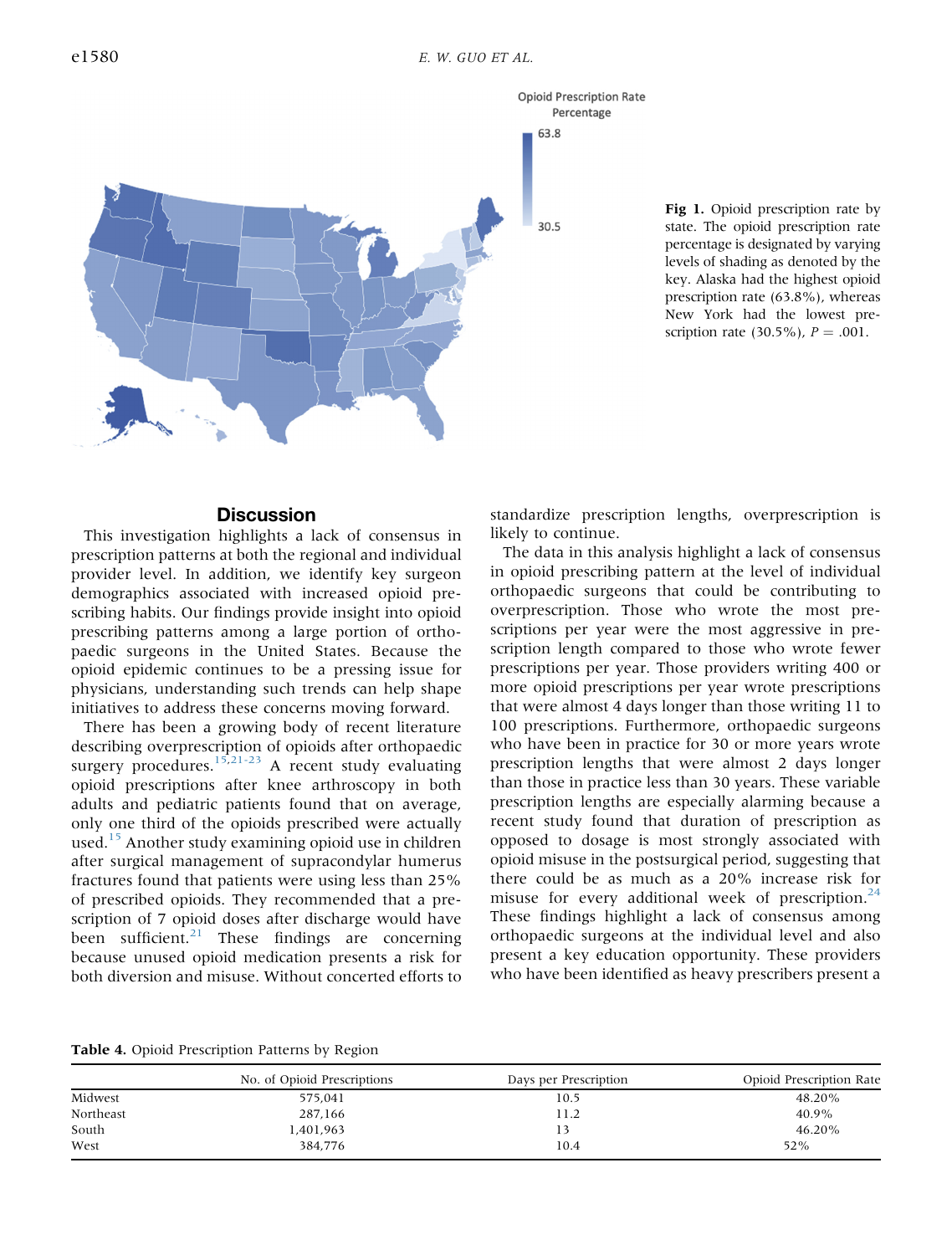cohort that would be attractive for targeted opioid stewardship education.

There also seems to be a lack of consensus in opioid prescription writing at the regional level. In the West, more than half of all prescriptions written by orthopaedic surgeons were for some form of opioid medication (52%), compared to only 40.9% in the Northeast. The authors hypothesize that this difference is likely due to the increasing popularity of opioidsparing protocols among orthopaedic surgeons, with the Northeast having some of the strictest opioid pre-scription regulations in the country.<sup>[25](#page-7-14)</sup> In the South, orthopaedic surgeons on average wrote longer prescriptions compared to the other 3 regions. Our results correlate a past study that also found different opioid prescription patterns by geographic location on the basis of dispensing information from  $2008.<sup>26</sup>$  $2008.<sup>26</sup>$  $2008.<sup>26</sup>$  As previously mentioned, the variability in prescription length is concerning because a number of prior studies have suggested that length of opioid prescription is a key risk factor for opioid abuse.<sup>[24](#page-7-13)[,27,](#page-8-0)[28](#page-8-1)</sup>

This study corroborates other recent studies that have described variability in opioid prescription patterns of surgeons. In a large retrospective database study including 215,140 patients, the authors found wide variation in prescribing patterns for postoperative pain management. Of note, their recommended optimal lengths for opioid prescriptions were highly variable themselves, with wide ranges (4 to 13 days for women's health procedures, 4 to 9 days for general surgery procedures). For musculoskeletal surgeries, they recommended a prescription length of 6 to 15 days, stating that a 7-day limit could be inappropriately restrictive.[29](#page-8-2) In another similar large retrospective database study of surgical urology patients, there was significant variation in prescribing patterns. The authors a found wide range of median opioid morphine equivalents (OME) given after a number of procedures with interquartile ranges as high as  $150^{30}$  $150^{30}$  $150^{30}$  These studies highlight the widely variable opioid prescription patterns and the urgent need for consensus to reduce overprescription and decrease the opioid burden.

These data provide an opportunity for targeted education policies versus broad overarching regulatory guidelines. Because of the high volume of opioids prescribed by orthopaedic surgeons, there could be significant consequences from even the slightest of diversion of opioids from these providers. The aforementioned results suggest there are certain regions and physician cohorts that seem to prescribe longer opioid prescriptions. Policy makers can thus target these groups and regions in an effort to standardize opioid protocols and decrease the risk for diversion and misuse. Additionally, prominent orthopaedics organizations such as the American Academy of Orthopedic Surgeons and

American Orthopaedic Association can play a key role in instituting programs to educate providers on strategies regarding how to address this issue. Annual conferences can include symposiums and workshops that share knowledge on effective measures, whereas organizational leaders can also develop continuing educational programs that help providers develop a more comprehensive understanding of the issue over the long run.

A recent study by Boddapati et al. $31$  also investigated the opioid prescribing patterns of orthopaedic surgeons using the Medicare population. However, the authors did not use the most recently available data from 2017 in their analysis, which was included in the current study. Data from 2017 show that tramadol has surpassed oxycodone/acetaminophen as the second most prescribed opioid. Hydrocodone/acetaminophen remains the most prescribed opioid, and oxycodone/ acetaminophen has fallen to the third most prescribed opioid. Also, Boddapati et al.<sup>[31](#page-8-4)</sup> did not investigate the influence of surgeon experience on opioid prescribing patterns. The current study found various significant relationships between surgeon experience and opioid prescribing tendencies as was previously noted. Finally, the current study further elucidates the differences in prescribing patterns among male and female surgeons ([Table 3](#page-4-1)).

#### Limitations

This study holds certain limitations, such as how this dataset only examined the Medicare Part D Beneficiaries and not opioid prescriptions through Medicaid and private insurance plans. However, our analysis takes into consideration a large sample (47.4 million Medicare Part D beneficiaries in 2020 or 14.3% of the U.S. population), and there is an extensive body of literature that has analyzed this patient population that significantly contributes to the topic of opioid stew-ardship, limiting any suggested sampling bias.<sup>[18,](#page-7-8)[32](#page-8-5)[,33](#page-8-6)</sup> Additionally, older patients enrolled in Medicare Part D may presumably necessitate greater narcotics dosage because of increased frequency of intensive surgical procedures. Previous studies, however, suggest that age isn't associated with increased opioid prescription, indicating how age does not appear to be a confounder that affects opioid prescribing patterns and the legitimacy of our findings.  $34,35$  $34,35$  Furthermore, there are limited available data regarding opioid prescriptions by orthopaedic surgeons through private insurance plans and Medicaid, making the inclusion of such information into our study not feasible. Thus our study methodology appears to be the most applicable means for assessing at-large trends in opioid prescription patterns at the national level, even though we do not consider all forms of insurance through which opioid prescriptions are made.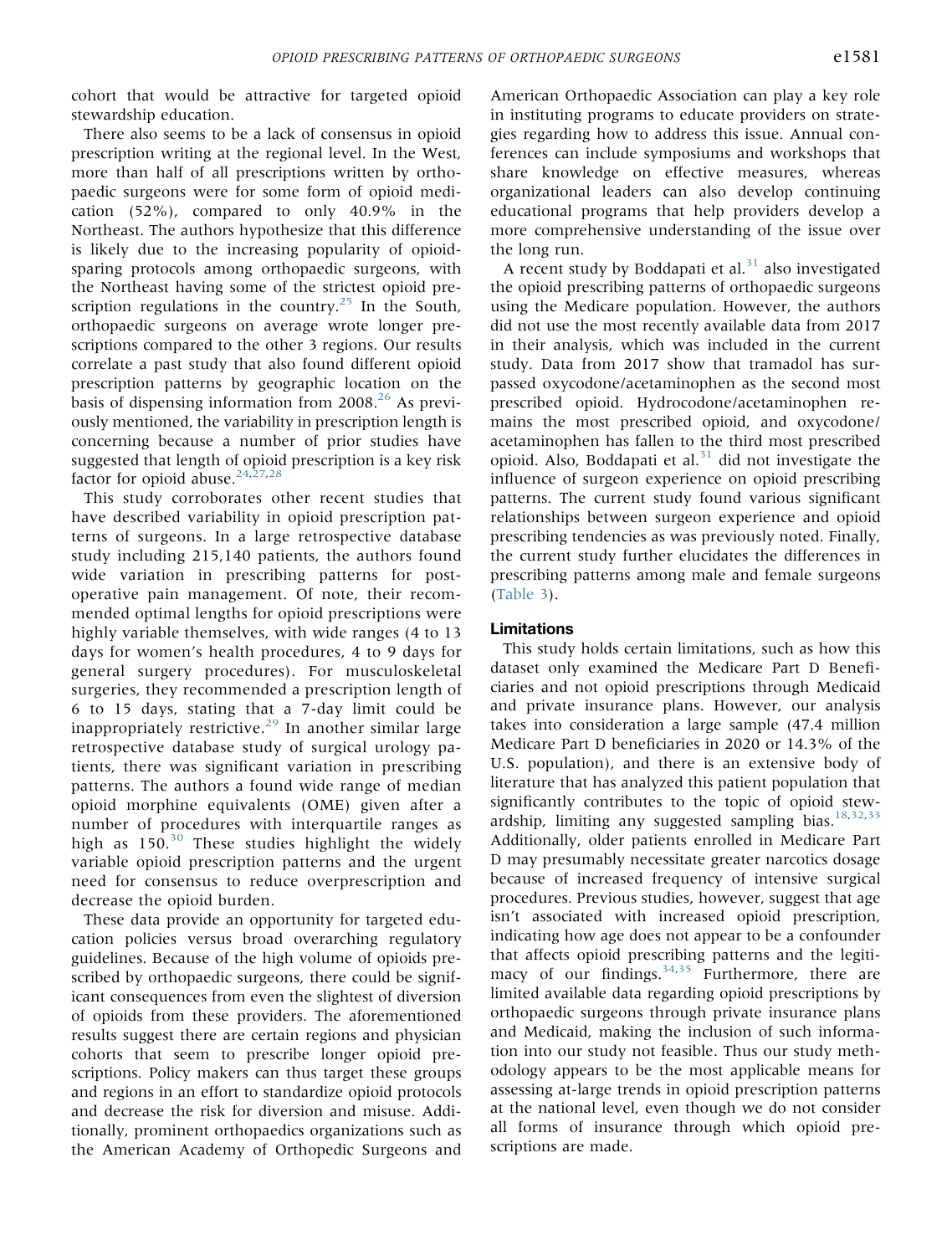Our study does not take into consideration some factors that may impact opioid prescription patterns such as case load, case mix, diagnosis, subspecialty, and prescriptions made through midlevel staff and resident physicians. However, neither the CMS dataset nor any other available database to our knowledge contains any such comprehensive data, thereby limiting the ability to account for these variables. However, determining the impact of subspecialty case load, case mix, and more on opioid prescribing patterns is outside the scope of the current study and may be an important area of future investigation. Additionally, previous published research in other fields such as otolaryngology has similarly assessed opioid prescription patterns without specific evaluation of case volume and mix and prescriptions made by auxiliary medical staff, supporting the appropriateness of our methodology given the limitations in accessible data.<sup>[36](#page-8-9)</sup>

#### **Conclusion**

There are demographic correlations between orthopaedic surgeons and opioid prescribing patterns. In particular, male, older southern surgeons prescribe the highest volumes of opioids. This provides an opportunity for targeted education versus overarching, general policies. Potential directions for future investigation can focus on assessing recent trends in opioid prescriptions among orthopaedic providers.

#### **References**

- <span id="page-7-0"></span>1. [Mir HR, Miller AN, Obremskey WT, Jahangir AA, Hsu JR.](http://refhub.elsevier.com/S2666-061X(21)00116-4/sref1) [Confronting the opioid crisis: Practical pain management](http://refhub.elsevier.com/S2666-061X(21)00116-4/sref1) and strategies. [J Bone Joint Surg Am](http://refhub.elsevier.com/S2666-061X(21)00116-4/sref1) 2019;101:e126.
- 2. [Dart RC, Surratt HL, Cicero TJ, et al. Trends in opioid](http://refhub.elsevier.com/S2666-061X(21)00116-4/sref2) [analgesic abuse and mortality in the United States.](http://refhub.elsevier.com/S2666-061X(21)00116-4/sref2) N Engl J Med [2015;372:241-248.](http://refhub.elsevier.com/S2666-061X(21)00116-4/sref2)
- 3. [Kauffmann R, Hidalgo C, Roessler E, et al. \[Preventive](http://refhub.elsevier.com/S2666-061X(21)00116-4/sref3) [medical examination in asymptomatic workers: design](http://refhub.elsevier.com/S2666-061X(21)00116-4/sref3) [and initial outcome of an institutional program\].](http://refhub.elsevier.com/S2666-061X(21)00116-4/sref3) Rev Med Chil [1991;119:617-625](http://refhub.elsevier.com/S2666-061X(21)00116-4/sref3).
- <span id="page-7-3"></span>4. [Soelberg CD, Brown RE Jr, Du Vivier D, Meyer JE,](http://refhub.elsevier.com/S2666-061X(21)00116-4/sref4) [Ramachandran BK. The US opioid crisis: Current federal](http://refhub.elsevier.com/S2666-061X(21)00116-4/sref4) [and state legal issues.](http://refhub.elsevier.com/S2666-061X(21)00116-4/sref4) Anesth Analg 2017;125:1675-1681.
- 5. [Kanouse AB, Compton P. The epidemic of prescription](http://refhub.elsevier.com/S2666-061X(21)00116-4/sref5) [opioid abuse, the subsequent rising prevalence of heroin](http://refhub.elsevier.com/S2666-061X(21)00116-4/sref5) [use, and the federal response.](http://refhub.elsevier.com/S2666-061X(21)00116-4/sref5) J Pain Palliat Care Pharmacother [2015;29:102-114](http://refhub.elsevier.com/S2666-061X(21)00116-4/sref5).
- <span id="page-7-1"></span>6. Centers for Disease Control and Prevention. Understanding the epidemic. [https://www.cdc.gov/opioids/](https://www.cdc.gov/opioids/basics/epidemic.html) [basics/epidemic.html.](https://www.cdc.gov/opioids/basics/epidemic.html) Accessed November 25, 2019.
- <span id="page-7-2"></span>7. Centers for Disease Control and Prevention. CDC Wonder. [https://wonder.cdc.gov.](https://wonder.cdc.gov) Accessed November 7, 2019.
- <span id="page-7-4"></span>8. [Skolnick P. The opioid epidemic: Crisis and solutions.](http://refhub.elsevier.com/S2666-061X(21)00116-4/sref8) [Annu Rev Pharmacol Toxicol](http://refhub.elsevier.com/S2666-061X(21)00116-4/sref8) 2018;58:143-159.
- 9. [Manchikanti L, Sanapati J, Benyamin RM, Atluri S,](http://refhub.elsevier.com/S2666-061X(21)00116-4/sref9) [Kaye AD, Hirsch JA. Reframing the prevention strategies](http://refhub.elsevier.com/S2666-061X(21)00116-4/sref9) [of the opioid crisis: Focusing on prescription opioids,](http://refhub.elsevier.com/S2666-061X(21)00116-4/sref9)

[fentanyl, and heroin epidemic.](http://refhub.elsevier.com/S2666-061X(21)00116-4/sref9) Pain Physician 2018;21: [309-326.](http://refhub.elsevier.com/S2666-061X(21)00116-4/sref9)

- 10. [Reider B. Opioid epidemic.](http://refhub.elsevier.com/S2666-061X(21)00116-4/sref10) Am J Sports Med 2019;47: [1039-1042.](http://refhub.elsevier.com/S2666-061X(21)00116-4/sref10)
- 11. [Volkow ND, McLellan TA, Cotto JH, Karithanom M,](http://refhub.elsevier.com/S2666-061X(21)00116-4/sref11) [Weiss SR. Characteristics of opioid prescriptions in 2009.](http://refhub.elsevier.com/S2666-061X(21)00116-4/sref11) JAMA [2011;305:1299-1301](http://refhub.elsevier.com/S2666-061X(21)00116-4/sref11).
- <span id="page-7-5"></span>12. Soffi[n EM, Waldman SA, Stack RJ, Liguori GA. An](http://refhub.elsevier.com/S2666-061X(21)00116-4/sref12) [evidence-based approach to the prescription opioid](http://refhub.elsevier.com/S2666-061X(21)00116-4/sref12) [epidemic in orthopedic surgery.](http://refhub.elsevier.com/S2666-061X(21)00116-4/sref12) Anesth Analg 2017;125: [1704-1713.](http://refhub.elsevier.com/S2666-061X(21)00116-4/sref12)
- <span id="page-7-6"></span>13. [Ballantyne JC. Opioids for the treatment of chronic pain:](http://refhub.elsevier.com/S2666-061X(21)00116-4/sref13) [Mistakes made, lessons learned, and future directions.](http://refhub.elsevier.com/S2666-061X(21)00116-4/sref13) Anesth Analg [2017;125:1769-1778.](http://refhub.elsevier.com/S2666-061X(21)00116-4/sref13)
- 14. [Bates C, Laciak R, Southwick A, Bishoff J. Over](http://refhub.elsevier.com/S2666-061X(21)00116-4/sref14)[prescription of postoperative narcotics: A look at post](http://refhub.elsevier.com/S2666-061X(21)00116-4/sref14)[operative pain medication delivery, consumption and](http://refhub.elsevier.com/S2666-061X(21)00116-4/sref14) [disposal in urological practice.](http://refhub.elsevier.com/S2666-061X(21)00116-4/sref14) J Urol 2011;185:551-555.
- <span id="page-7-11"></span>15. [Tepolt FA, Bido J, Burgess S, Micheli LJ, Kocher MS.](http://refhub.elsevier.com/S2666-061X(21)00116-4/sref15) [Opioid overprescription after knee arthroscopy and](http://refhub.elsevier.com/S2666-061X(21)00116-4/sref15) [related surgery in adolescents and young adults.](http://refhub.elsevier.com/S2666-061X(21)00116-4/sref15) Arthroscopy [2018;34:3236-3243](http://refhub.elsevier.com/S2666-061X(21)00116-4/sref15).
- 16. [Livingston-Rosanoff D, Aiken T, Rademacher B, et al.](http://refhub.elsevier.com/S2666-061X(21)00116-4/sref16) [Overprescription of opioids following outpatient anorectal](http://refhub.elsevier.com/S2666-061X(21)00116-4/sref16) [surgery: A single-institution study.](http://refhub.elsevier.com/S2666-061X(21)00116-4/sref16) Dis Colon Rectum [2020;63:1541-1549](http://refhub.elsevier.com/S2666-061X(21)00116-4/sref16).
- <span id="page-7-7"></span>17. [Morris BJ, Mir HR. The opioid epidemic: Impact on or](http://refhub.elsevier.com/S2666-061X(21)00116-4/sref17)thopaedic surgery. [J Am Acad Orthop Surg](http://refhub.elsevier.com/S2666-061X(21)00116-4/sref17) 2015;23: [267-271.](http://refhub.elsevier.com/S2666-061X(21)00116-4/sref17)
- <span id="page-7-8"></span>18. Medicare Part D Opioid Prescribing Mapping Tool. Available at, [https://www.cms.gov/Research-Statistics-Data](https://www.cms.gov/Research-Statistics-Data-and-Systems/Statistics-Trends-and-Reports/Medicare-Provider-Charge-Data/OpioidMap_Medicare_PartD)[and-Systems/Statistics-Trends-and-Reports/Medicare-Prov](https://www.cms.gov/Research-Statistics-Data-and-Systems/Statistics-Trends-and-Reports/Medicare-Provider-Charge-Data/OpioidMap_Medicare_PartD) [ider-Charge-Data/OpioidMap\\_Medicare\\_PartD](https://www.cms.gov/Research-Statistics-Data-and-Systems/Statistics-Trends-and-Reports/Medicare-Provider-Charge-Data/OpioidMap_Medicare_PartD). Accessed June 16, 2021.
- <span id="page-7-9"></span>19. United States Census Bureau. Vol 20202020.
- <span id="page-7-10"></span>20. American Board of Orthopaedic Surgery. Verify Certification. Available at: [https://www.abos.org/portal/](https://www.abos.org/portal/verifycertification.aspx) verifycertifi[cation.aspx](https://www.abos.org/portal/verifycertification.aspx). Accessed June 16, 2021.
- <span id="page-7-12"></span>21. [Nelson SE, Adams AJ, Buczek MJ, Anthony CA, Shah AS.](http://refhub.elsevier.com/S2666-061X(21)00116-4/sref21) [Postoperative pain and opioid use in children with](http://refhub.elsevier.com/S2666-061X(21)00116-4/sref21) [supracondylar humeral fractures: Balancing analgesia and](http://refhub.elsevier.com/S2666-061X(21)00116-4/sref21) [opioid stewardship.](http://refhub.elsevier.com/S2666-061X(21)00116-4/sref21) J Bone Joint Surg 2019;101:119-126.
- 22. [Premkumar A, Lovecchio FC, Stepan JG, et al. Character](http://refhub.elsevier.com/S2666-061X(21)00116-4/sref22)[ization of opioid consumption and disposal patterns after](http://refhub.elsevier.com/S2666-061X(21)00116-4/sref22) [total knee arthroplasty.](http://refhub.elsevier.com/S2666-061X(21)00116-4/sref22) Bone Joint J 2019;101-b:98-103.
- 23. [Bhashyam AR, Keyser C, Miller CP, et al. Prospective](http://refhub.elsevier.com/S2666-061X(21)00116-4/sref23) [evaluation of opioid use after adoption of a prescribing](http://refhub.elsevier.com/S2666-061X(21)00116-4/sref23) [guideline for outpatient foot and ankle surgery.](http://refhub.elsevier.com/S2666-061X(21)00116-4/sref23) Foot Ankle Int [2019;40:1260-1266](http://refhub.elsevier.com/S2666-061X(21)00116-4/sref23).
- <span id="page-7-13"></span>24. [Brat GA, Agniel D, Beam A, et al. Postsurgical pre](http://refhub.elsevier.com/S2666-061X(21)00116-4/sref24)[scriptions for opioid naive patients and association with](http://refhub.elsevier.com/S2666-061X(21)00116-4/sref24) [overdose and misuse: Retrospective cohort study.](http://refhub.elsevier.com/S2666-061X(21)00116-4/sref24) BMJ [2018;360:j5790](http://refhub.elsevier.com/S2666-061X(21)00116-4/sref24).
- <span id="page-7-14"></span>25. [Padilla JA, Gabor JA, Schwarzkopf R, Davidovitch RI.](http://refhub.elsevier.com/S2666-061X(21)00116-4/sref25) [A novel opioid-sparing pain management protocol](http://refhub.elsevier.com/S2666-061X(21)00116-4/sref25) [following total hip arthroplasty: Effects on opioid con](http://refhub.elsevier.com/S2666-061X(21)00116-4/sref25)[sumption, pain severity, and patient-reported outcomes.](http://refhub.elsevier.com/S2666-061X(21)00116-4/sref25) J Arthroplasty [2019;34:2669-2675.](http://refhub.elsevier.com/S2666-061X(21)00116-4/sref25)
- <span id="page-7-15"></span>26. [McDonald DC, Carlson K, Izrael D. Geographic vari](http://refhub.elsevier.com/S2666-061X(21)00116-4/sref26)[ation in opioid prescribing in the U.S.](http://refhub.elsevier.com/S2666-061X(21)00116-4/sref26) J Pain 2012;13: [988-996.](http://refhub.elsevier.com/S2666-061X(21)00116-4/sref26)